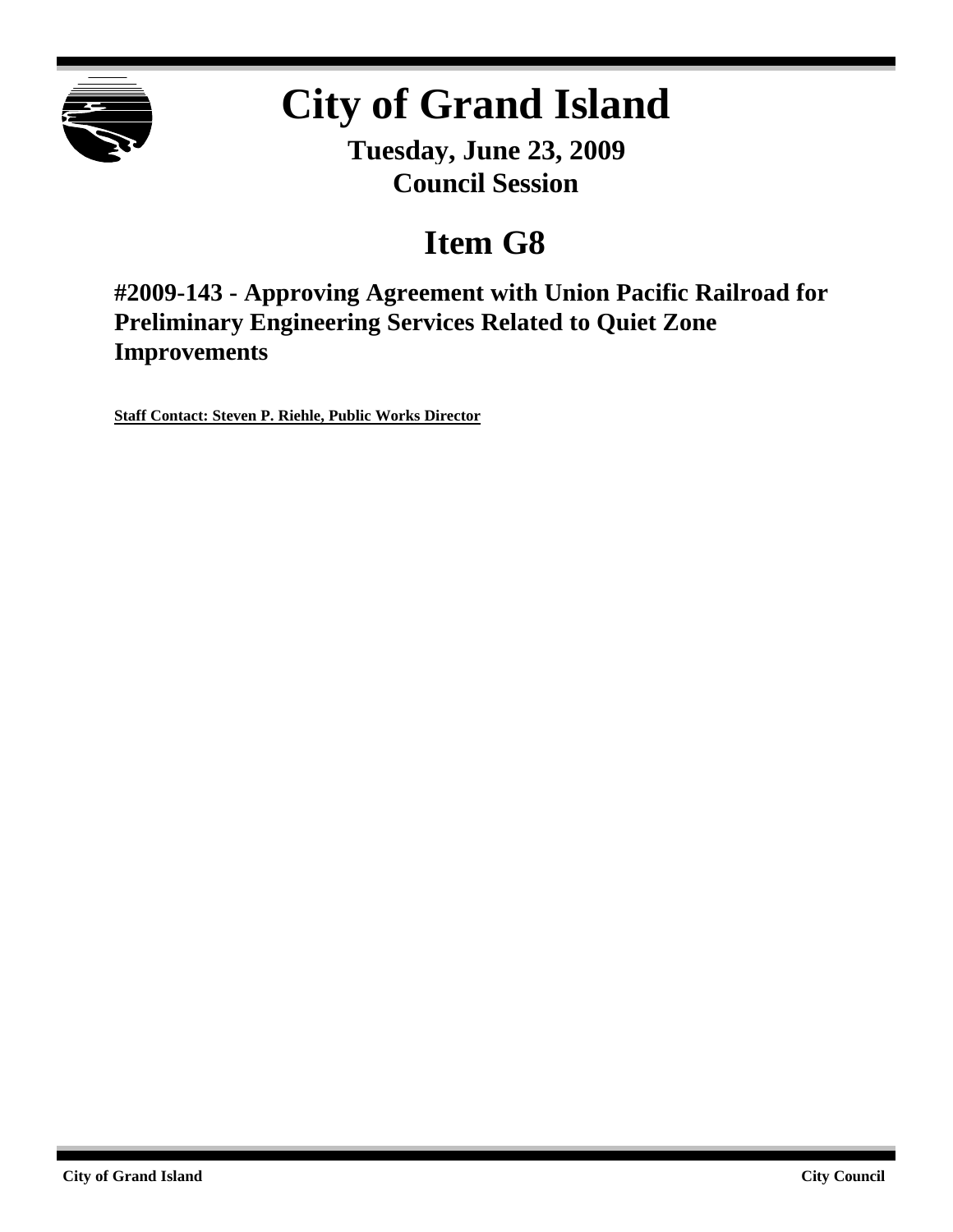## **Council Agenda Memo**

| <b>From:</b>                   | Steven P. Riehle, Public Works Director                                                                                       |  |
|--------------------------------|-------------------------------------------------------------------------------------------------------------------------------|--|
| <b>Meeting:</b>                | June 23, 2009                                                                                                                 |  |
| Subject:                       | Approving Agreement with Union Pacific Railroad for<br>Preliminary Engineering Services Related to Quiet Zone<br>Improvements |  |
| <b>Item <math>\#</math>'s:</b> | $G-8$                                                                                                                         |  |
| $Presenter(s):$                | Steven P. Riehle, Public Works Director                                                                                       |  |

### **Background**

The first phase of the quiet zone project for the City Of Grand Island is along the Union Pacific Railroad (UPRR) tracks for the crossings at Elm, Walnut, Pine and Oak Streets. The second phase of the quiet zone is for crossings at Blaine Street/Custer Avenue, Broadwell Avenue, and Lincoln Avenue.

The crossings at Blaine/Custer, Pine and Oak will be silent; with no railroad engine horn or wayside horn required. The crossings at Broadwell, Lincoln, Elm and Walnut will have wayside horns installed. The wayside horns will be mounted at the side of the street near the crossing and direct the horn blast down the street.

A Notice of Intent (NOI) to establish a quiet zone along the UPRR corridor through the phase I crossings was sent to the railroad on January 15, 2009. The NOI is required by the quiet zone regulations of the Federal Railroad Administration. The submittal included preliminary plans for roadway improvements that were identified as Supplemental Safety Measures (SSM's) at the diagnostic review. SSM's that were incorporated into the quiet zone plans include things such as raised medians in the roadway in advance of the crossings to discourage motorists from driving around the crossing arms. The UPRR is allowed 60 days to respond to the NOI so they can review the preliminary plans, study the crossings within the proposed quiet zone, and respond with comments.

The comments that were received from the railroad were incorporated into the plans and a request to initiate a preliminary engineering agreement was sent to the UPRR on May 19, 2009. The proposed agreement was prepared by the railroad and is being forwarded for council consideration this evening.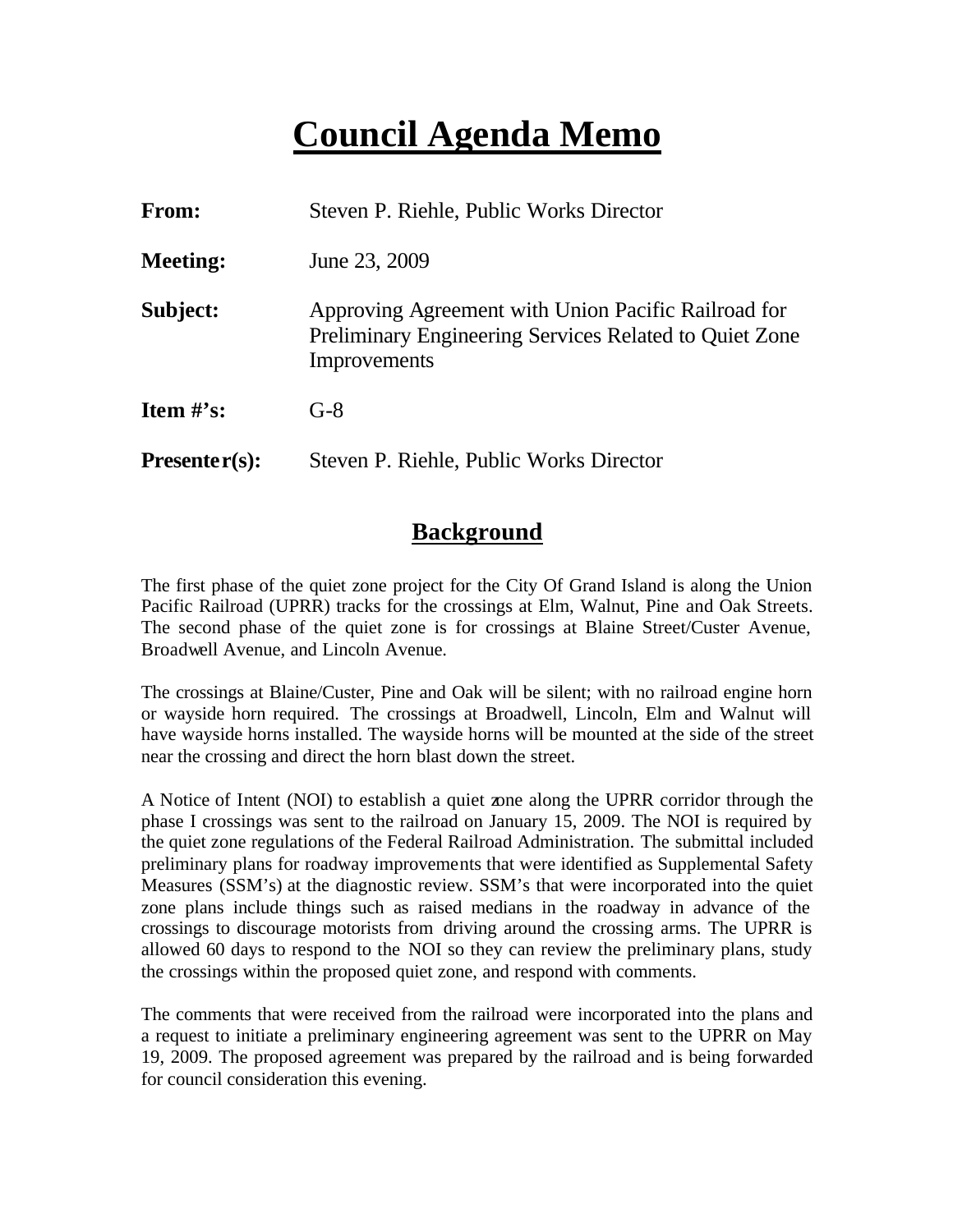All agreements must be approved by the City Council. The Union Pacific Railroad (UPRR) requires an agreement be entered into for the preliminary engineering work by the UPRR on the needed railroad improvements to interface with the proposed wayside horns.

### **Discussion**

The UPRR requests a \$5,000.00 deposit for each location (both Elm & Walnut Streets) to perform preliminary engineering services, development of costs estimates and the review of preliminary layouts in connection with the quiet zone project.

Council approval of the agreement for the preliminary engineering and submittal of the \$10,000 will start the UPRR on the preliminary engineering. A subsequent "wayside horn agreement" with the UPRR will be needed after preliminary engineering work is completed. The wayside horn agreement will cover the construction, operation and maintenance of the wayside horns.

Public Works engineering staff and the city's consultant, Felsburg, Holt & Ullevig Consulting Engineers are ready to finalize the plans once the UPRR completes the preliminary engineering work. We are pressing forward with the work in an effort to have horns constructed in 2009.

#### **Alternatives**

It appears that the Council has the following alternatives concerning the issue at hand. The Council may:

- 1. Move to approve
- 2. Refer the issue to a Committee
- 3. Postpone the issue to future date
- 4. Take no action on the issue

## **Recommendation**

Public Works Administration recommends that the Council approve a resolution authorizing the Mayor to sign the agreement for preliminary engineering for wayside horns at the Walnut & Elm Street crossings and pay the Union Pacific Railroad the sum of \$10,000.00.

## **Sample Motion**

Move to approve authorization for the Mayor to sign the agreement and the approve payment of \$10,000.00 to the Union Pacific Railroad for the Walnut and Elm Street Crossings.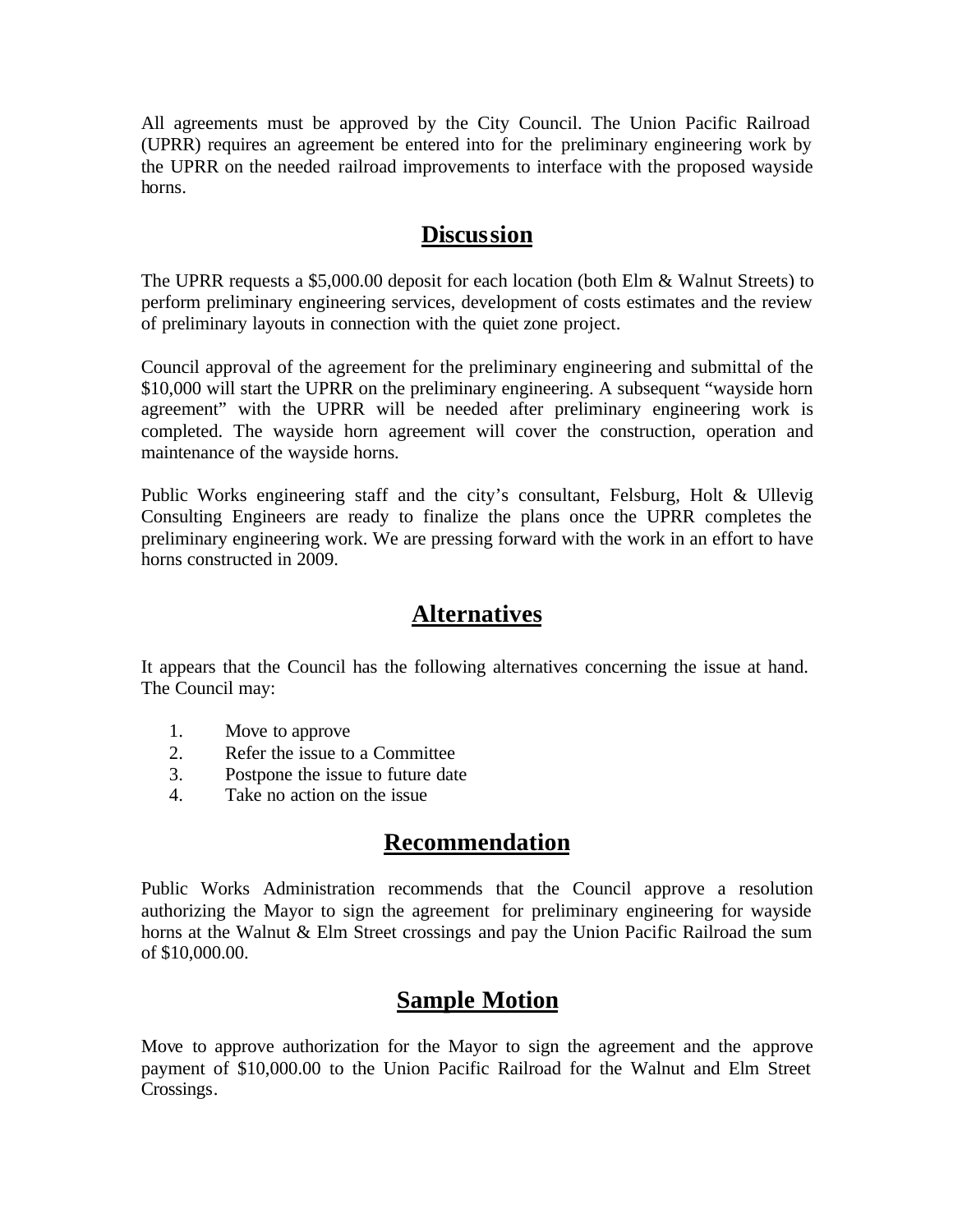#### **AGREEMENT FOR PRELIMINARY ENGINEERING SERVICES**

THIS AGREEMENT, for good and valuable consideration, the receipt of which is hereby acknowledged, is made and entered into effective this \_\_\_\_\_\_ day of \_\_\_\_\_\_\_\_\_\_, 2009, by and between Union Pacific Railroad Company Delaware Corporation (hereinafter, "the Railroad") and the **City of Grand Island**, a Municipal Corporation of the State of Nebraska (hereinafter the "Public Authority").

Now, therefore, in consideration of the premises, and the promises and conditions hereinafter set forth, the parties hereto agree as follows.

#### **1. The Project and the Work.**

The Public Authority has stated its intention to proceed initially with a project, as follows, **Grand Island Quiet Zone**, (hereinafter referred to as "the Project"). The Public Authority has requested that the Railroad conduct preliminary engineering services, develop cost estimates and review preliminary layouts in connection with the Project. Any of the Railroad's work (whether performed directly by Railroad or by others they contract with) associated with such services is called the "Work" in this Agreement. The Railroad is agreeable to complying with the Public Authority's request, subject to the terms and conditions of this Agreement.

#### **2. Payment and Deposit for Work.**

The Public Authority authorizes the Railroad to proceed with the Work relating to the Project. The Public Authority shall pay and reimburse the Railroad for all actual Cost that Railroad incurs in performing such Work. On the date of execution of this Agreement, the Public Authority tenders to Railroad a deposit in the amount specified by Railroad in its webposted Deposit Schedule (hereinafter, this is referred to as the "Deposit"). The Railroad will apply the Deposit to the total Cost of the Work. If the Deposit is insufficient to pay for the actual Cost of the Work, Railroad will notify the Public Authority of the estimated or actual shortfall and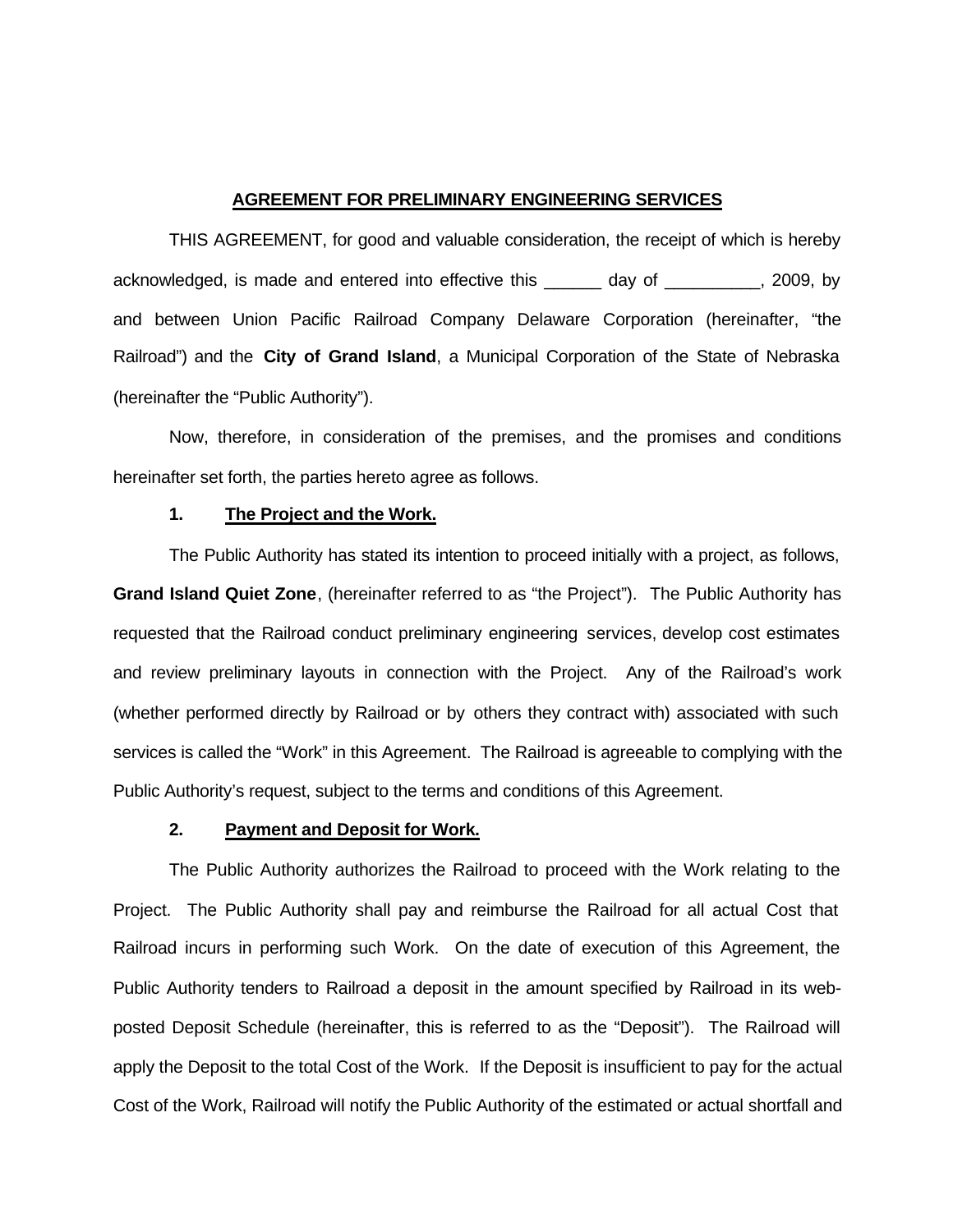the Public Authority within ten (10) days shall pay that additional amount to the Railroad. Railroad is not required to proceed with the Work until the additional payment for the Work is received. If the Deposit and any additional payment for the Work exceeds the actual Cost of the Work, Railroad will either refund the overage or apply it to the Cost of future Railroad work associated with the Project after the preliminary services are performed, at the Public Authority's election.

3. "Cost" as used herein means all costs and expenses of labor, supplies, and material incurred for or in connection with the Railroad's performance of the Work, including, without limitation, direct and indirect labor additives, delivery charges, and Railroad's additives and overhead, as such are in effect on the date Railroad prepares its estimates or final billing.

4. If the Public Authority elects to go forward with the Project after these preliminary services are performed, Railroad and Public Authority agree to enter into the separate Agreement for the construction of the project and other activities, identified as the **[select either Wayside Horn Agreement or Agreement Regarding Quiet Zone Warning Devices]**, which is currently posted on Railroad's website.

**[PUBLIC AUTHORITY]**

**\_\_\_\_\_\_\_\_\_\_\_\_\_\_\_\_\_\_\_\_\_\_\_\_\_\_\_\_\_\_\_\_\_\_\_\_\_\_\_\_\_**

**\_\_\_\_\_\_\_\_\_\_\_\_\_\_\_\_\_\_\_\_\_\_\_\_\_\_\_\_\_\_\_\_\_\_\_\_\_\_\_\_\_**

**[UNION PACIFIC]**